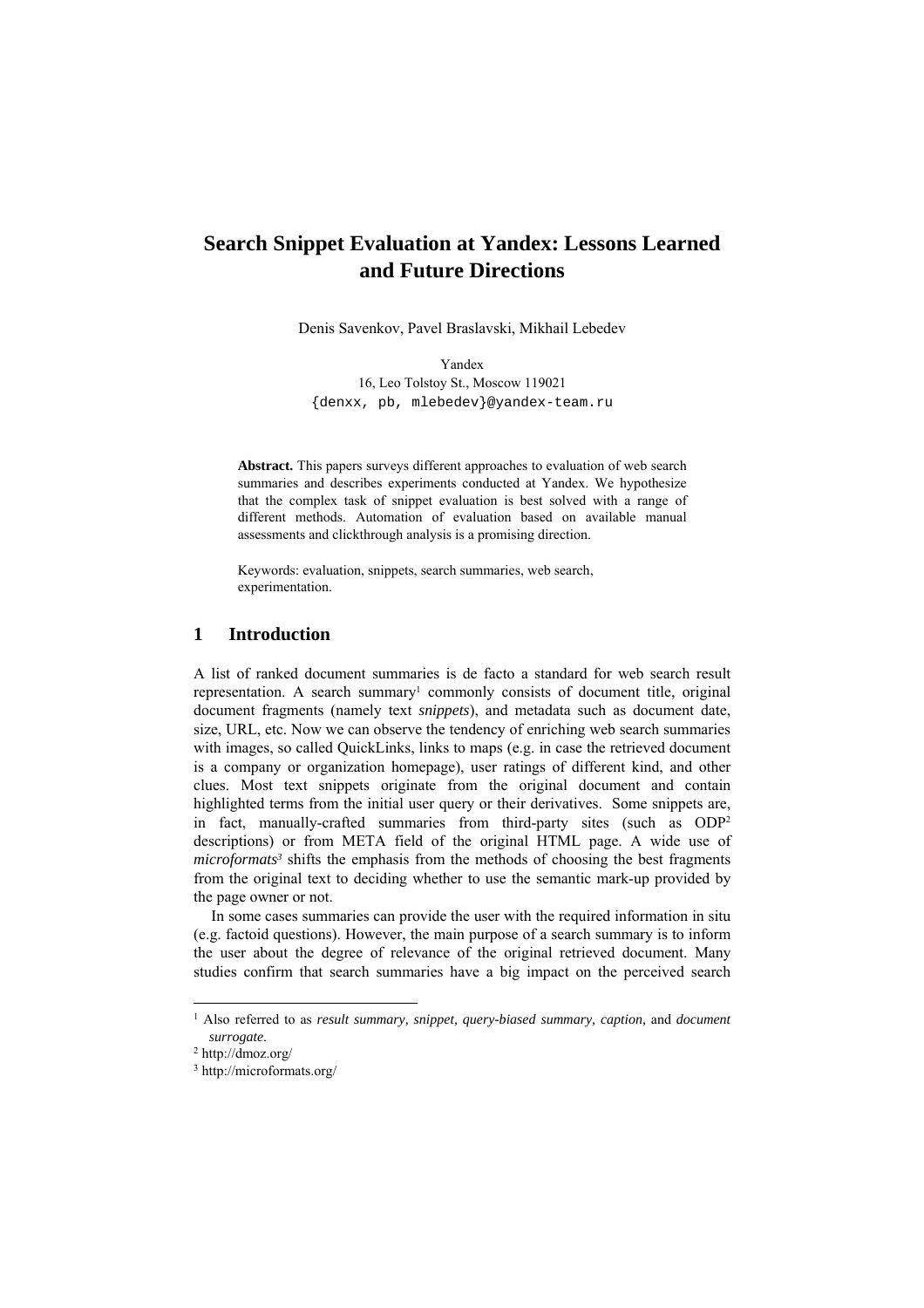quality of search: the user is unlikely to click on a misleading summary of a relevant document and, conversely, the user will be disappointed by a non-relevant document, if the summary suggested the opposite (however, the latter is a much less critical case). Turpin et al. [18] investigated how accounting for summary judgment stage can alter IR systems evaluation and comparison results. Based on a small user study, authors estimate that "14% of highly relevant and 31% of relevant documents are never examined because their summary is judged irrelevant" [18].

Web summary evaluation differs from search quality evaluation for several reasons. First, the notion of a "good summary" is multifaceted and sometimes contradictory. It is often hard to balance out different requirements. E.g. a snippet containing many query terms from different fragments of the original document is, in general, less readable. Longer snippets bear more information about the retrieved document but hinder overall comprehension of the search engine results page (SERP), etc. Second, summary judgments are only partially reusable (changes in generation algorithm lead to changes in an arbitrary subset of snippets for given query-document pairs).

In the industrial settings snippet evaluation can be aimed at different goals: 1) comparison with competitors, 2) evaluation of a new versions of snippet generation algorithm against production version, and 3) evaluation in favor of machine-learned algorithms for snippet generation.

In the next section we survey different approaches to search summaries evaluation and work in related areas. Section 3 describes different techniques used for snippet evaluation at Yandex, a Russian web search engine serving about 120M queries daily: an exploratory eye-tracking experiment, manual assessment of search snippets in terms of informativity and readability, automatic metrics, and evaluation based on clickthrough mining. Section 4 concludes and outlines the directions for further research.

# **2 Related Work**

Snippet generation can be seen as a variant of general summarization task. There are two main approaches to summarization evaluation: 1) comparison against a gold standard or 2) task-oriented evaluation. Additionally, some intrinsic aspects of summaries such as readability or grammaticality are evaluated. Concurrent comparison, or side-by-side evaluation, of several summary variants is another option.

There are some approaches implemented within a series of standalone experiments or within evaluation campaigns of a larger scale.

In their pioneering work Tombros & Sanderson [17] compared the utility of querybiased summaries against first few sentences of retrieved documents in search results. A user study with 20 participants was performed on TREC *ad hoc* track data, i.e. topics and judged documents. Precision and recall of relevance judgments on summaries vs. leading sentences compared to available full document judgments, speed of judgments, and the need to refer to the full text were the indicators of the search results representation quality.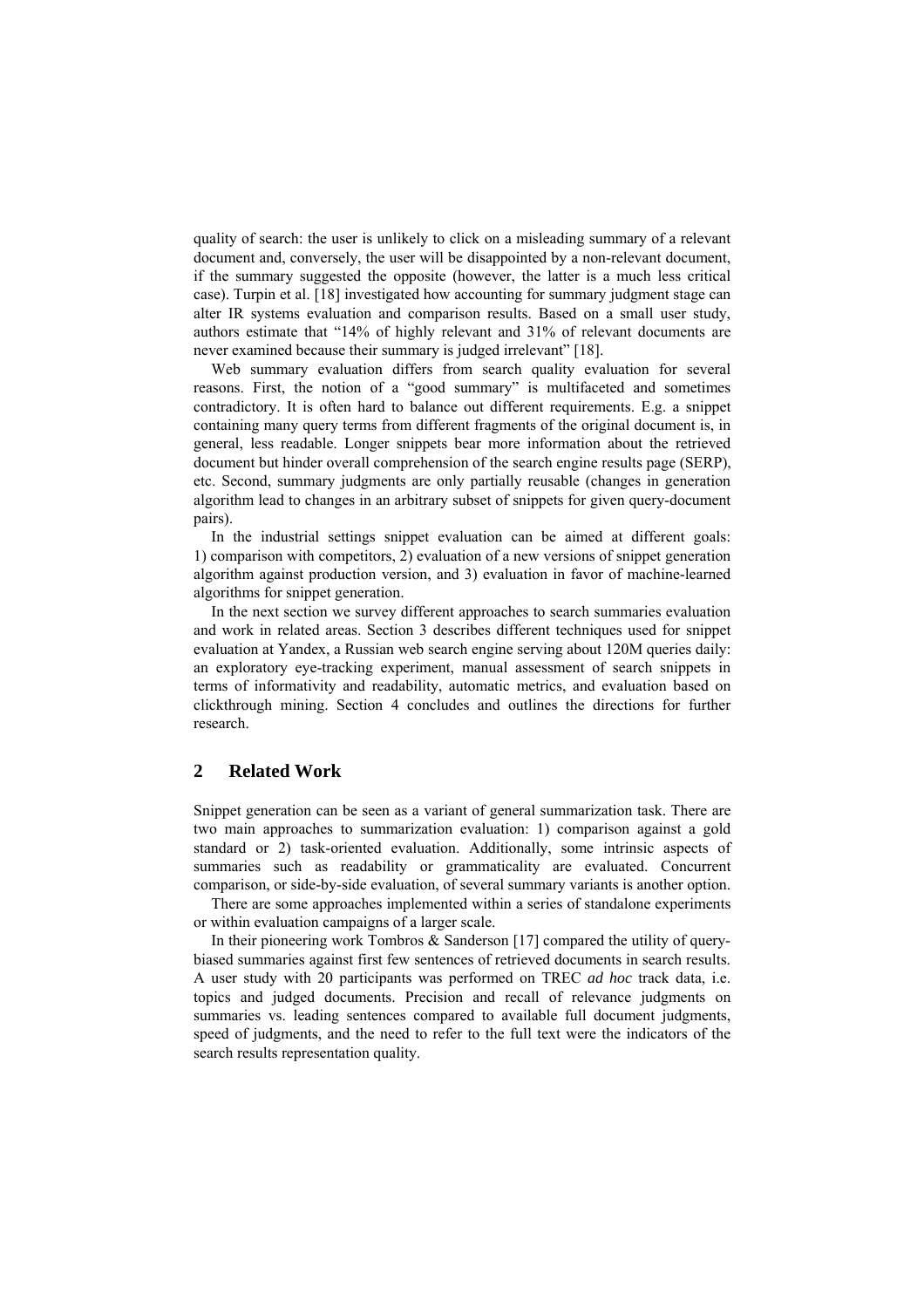The task-oriented approach by White et al. [20] is in principal similar to one by Tombros & Sanderson. However, they tried to make search tasks closer to a realworld scenario and obtain a richer feedback from the users. 24 participants in the user study were asked to complete different search tasks using four different web search systems. Researchers used detailed questionnaires, accompanied by think-aloud, informal discussions, and automatic logging of users' actions during the experiment. The questionnaires contained the following statements regarding summary quality to be rated by participants: *The abstracts/summaries helped me to assess the pages for relevance; The abstracts/summaries showed my query terms in context*. The main automatic measure was the time spent on tasks.

Eye-tracking is a promising technique for testing user interfaces, including search results representation. Eye-tracking was used for investigation how snippet length affected user performance on navigational and informational search tasks [4]. The main findings are that longer snippets improved performance for informational queries but worsened it for navigational queries. Eye-tracking allowed to support these conclusions, i.e. a longer snippet distracted the user's attention from the URL line. The study [10] supports findings that different query types are best answered by snippets of different length. Leal Bando et al. [12] used eye-tracking in a small user study (four query-document pairs, 10 participants) to juxtapose document's fragments used by humans for generative vs. extractive query-biased summaries und showed that humans focused on the same pieces of text for both tasks most of the time. Comparison of automatically generated against human-crafted snippets suggested that gold-standard evaluation must account not only for word overlap but also for position information.

Mechanical Turk<sup>4</sup> crowdsourcing was used in a study on temporal snippets [2]. Mechanical Turk judges, presented with three variants of snippets for a Wikipedia page at once, had to choose the best one and provide additional response. 30 snippets corresponding to 10 queries were evaluated in total.

Clarke et al. studied snippet features that potentially influenced snippet quality and consequently – user behavior [3]. The authors performed clickthrough mining of a commercial search engine. In contrast to previous work based on rather small user studies, this study enabled a large-scale experiment in a less artificial setting. The authors looked at *clickthrough inversions* as a signal of snippet attractiveness: the pairs of consequent snippets in result list, where the lower result received more clicks than the higher-ranked one. The study confirmed the perception that the presence of query terms in a snippet, its length, complexity of URL, and readability contribute to overall quality of snippets.

Kanungo & Orr [11] reported on a machine-learned readability measure for search snippets. The model was trained on about 5,000 human judgments and incorporated 13 various features such as *average characters per word, percentage of complex words, number of fragments, query word hit fraction* etc. The trained model predicted human judgment well and can be used both for continuous large-scale monitoring of snippet readability and for improving existing summarizers.

l

<sup>4</sup> http://www.mturk.com/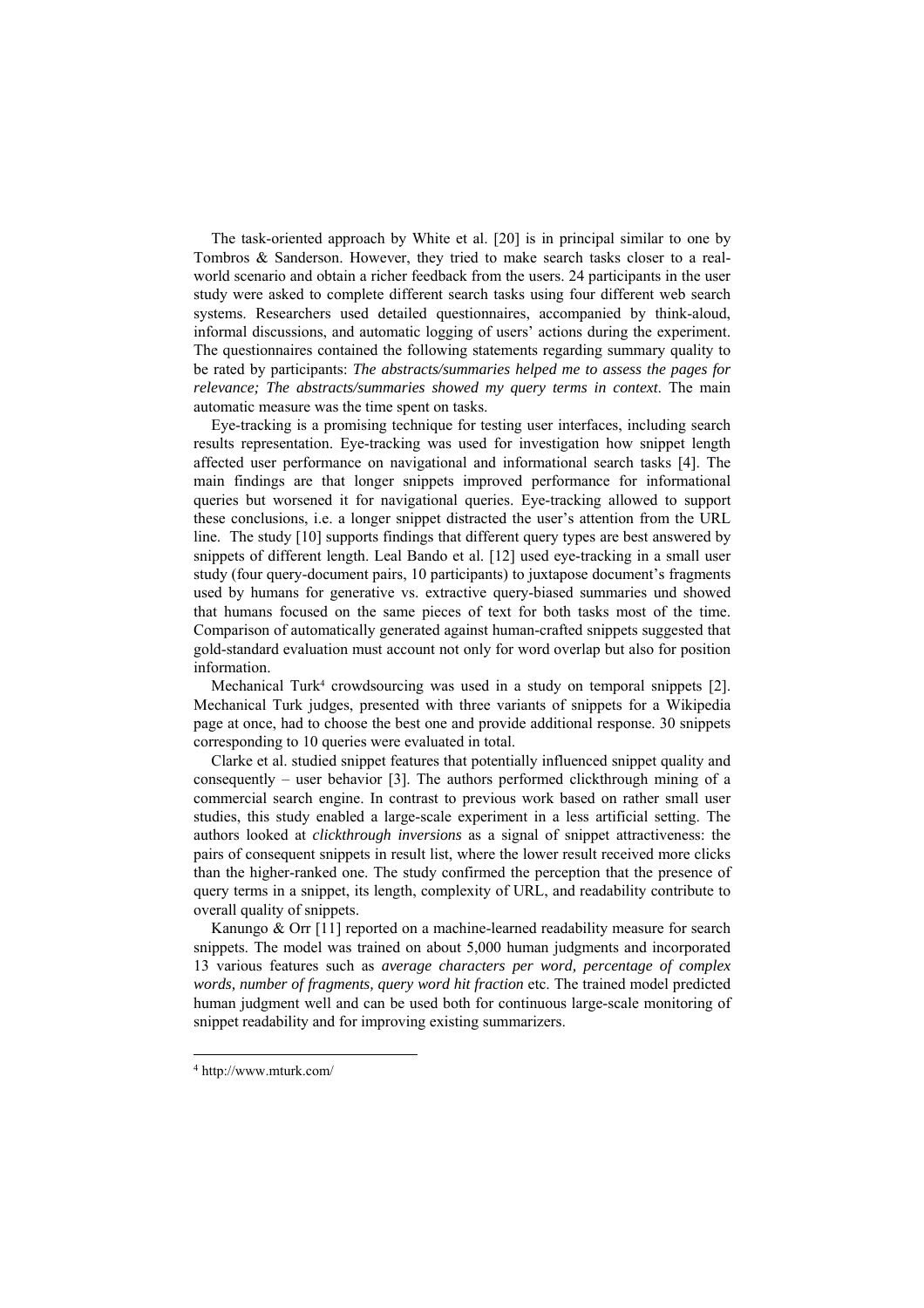$DUC/TAC$  series of workshops<sup>5</sup> has been focusing on evaluation methodology for automatic summarization for several years. The initiative collected a sizeable volume of system-produced summaries, ideal human-crafted summaries, and comparisons of system summaries with ideal summaries performed by humans. These data enabled the introduction of automatic quality measures based on proximity of an automatically generated summary and a set of ideal summaries. Proximity can be defined in terms of common n-grams, word sequences, or similar syntactic units. ROUGE [13] and Basic Elements (BE) [6] exemplify these approaches and show a good correlation with systems rankings based on human judgments. Automatic measure allows reusing of judgments.

The last edition of the TAC multidocument summarization included 46 topics for guided summarization. The task was to produce a 100-word summary from the first 10 documents on a certain topic and an update summary for the second 10 documents. Automatically generated summaries were evaluated and compared to ideal summaries by human judges in respect of responsiveness (relevance to topic), readability, and Pyramid (content similarity to human summaries) [14]. In contrast to web queries, the task presents a much more detailed description of the information need, its aspects, and prior knowledge on the topic.

Snippet generation can be seen as passage retrieval task, i.e. retrieving the fragments of a document relevant to a particular information need. Passage retrieval task was evaluated within TREC HARD track in 2003[5] and 2004. System results were evaluated against fragments of documents marked as relevant by annotators. How to quantify the character-level overlap of ideal fragments with systems' output is discussed in [19].

Two years (2007 & 2008) WebCLEF6 offered snippet generation/information synthesis task: participants were presented with a topic description and up to 100 Google results to relevant search queries. A system response was a ranked list of plain text snippets extracted from the retrieved documents (first 7,000 characters of the system response were assessed). System responses were pooled, and assessors were asked to mark text spans with useful information. Average character precision and average character recall were used for evaluation similarly to TREC HARD track. ROUGE-1 and ROUGE-1-2 turned out to be not quite appropriate for evaluation of the task [9, 15].

Recently INEX announced a snippet evaluation track [7]. The task is to return snippets limited to 300 characters for retrieved Wikipedia articles. Evaluation metrics will employ comparison of relevance assessments based on whole documents vs. short snippets.

1CLICK subtask of the NTCIR-9 Intent task [1] is running at the time of writing (June 2011). It resembles snippet generation, QA, and information synthesis tasks: for a given query the system must return a string of 140 ('mobile run') or 500 ('desktop run') characters. A Japanese collection and Japanese queries are used. Evaluation is

l

<sup>5</sup> http://duc.nist.gov/, http://www.nist.gov/tac/ 6 http://ilps.science.uva.nl/WebCLEF/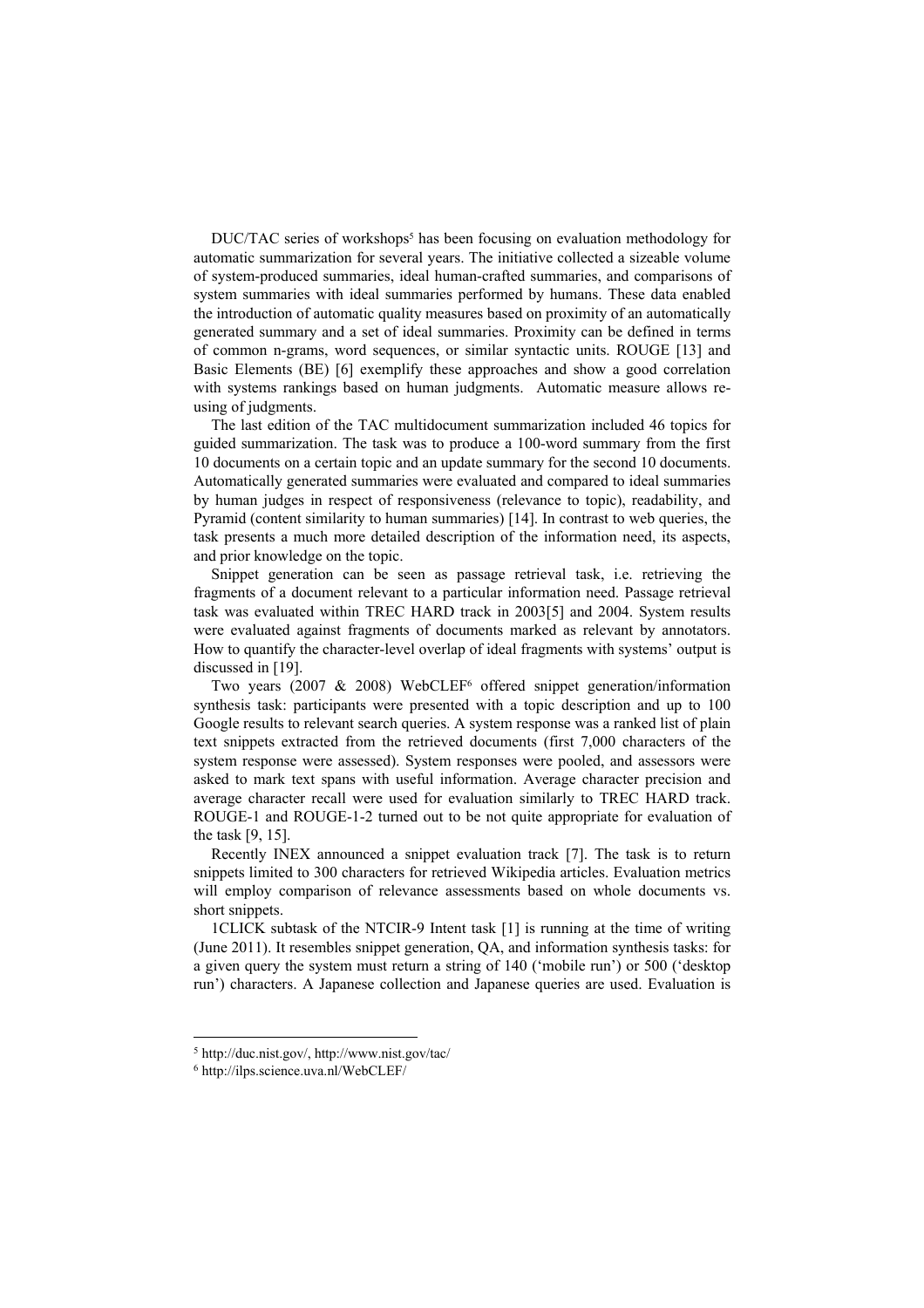based on information nuggets presented in the system's response (similar to content similarity in TAC evaluation).

# **3 Snippet Evaluation at Yandex**

In order to establish a snippet evaluation routine at Yandex, we experimented with a wide range of techniques and approaches in line with those described in Section 2: pairwise comparison of two versions/systems, relevance on whole documents vs. snippets, direct readability assessment, clickthrough mining, etc. The work is still in progress. Our current perception is that it is very hard to invent an integral measure of snippet quality. Thus, we suggest using a set of different tools and approaches for different aspects and goals of snippet evaluation.

### **3.1 Eye Tracking Experiment**

Eye-tracking became very popular for investigating user behavior and usability of user interfaces. We employed eye-tracking for better understanding of how different aspects of snippet quality influence user satisfaction. One of the research questions was whether highlighting additional terms reflecting possible user intents was helpful.

We prepared 19 tasks of different types, e.g. download a given popular song, find information for writing an essay on a given topic, find the address of a given movie theatre, find term definition, etc. Some tasks were open, while for others initial search queries were provided. 20 participants took part in the study, each participant was allotted an hour to complete the tasks. Both experienced and beginner, frequent and occasional Yandex users took part in the study. Participants were divided into two groups – the first group was presented with standard snippets, the second group had snippets with terms related to the query intent (e.g. "buy" for commercial queries) highlighted along with the query terms.

The main conclusions from our user study are as follows:

- 1. The title is much more important than the body of the snippet. Users skip relevant results with no highlighted terms in the title in favor of lower-ranked results with seemingly better titles.
- 2. Highlighting attracts users' attention and helps them navigate through the results list. Users click directly on highlighted terms in the snippet titles. Additional highlighted terms, e.g. reflecting query intents, help users find the answer faster and draw their attention to results in the lower part of SERP (supports [8], see Fig.1).
- 3. Experienced users prefer skimming: they examine snippet fragments around highlighted words, jumping from one part of the snippet to another. If the title contains relevant information, these users prefer clicking on the link without examining the body of the snippet.
- 4. Users rely on ranking high-ranked results are clicked regardless of the snippet's content or quality (supported by many click-log experiments). However, some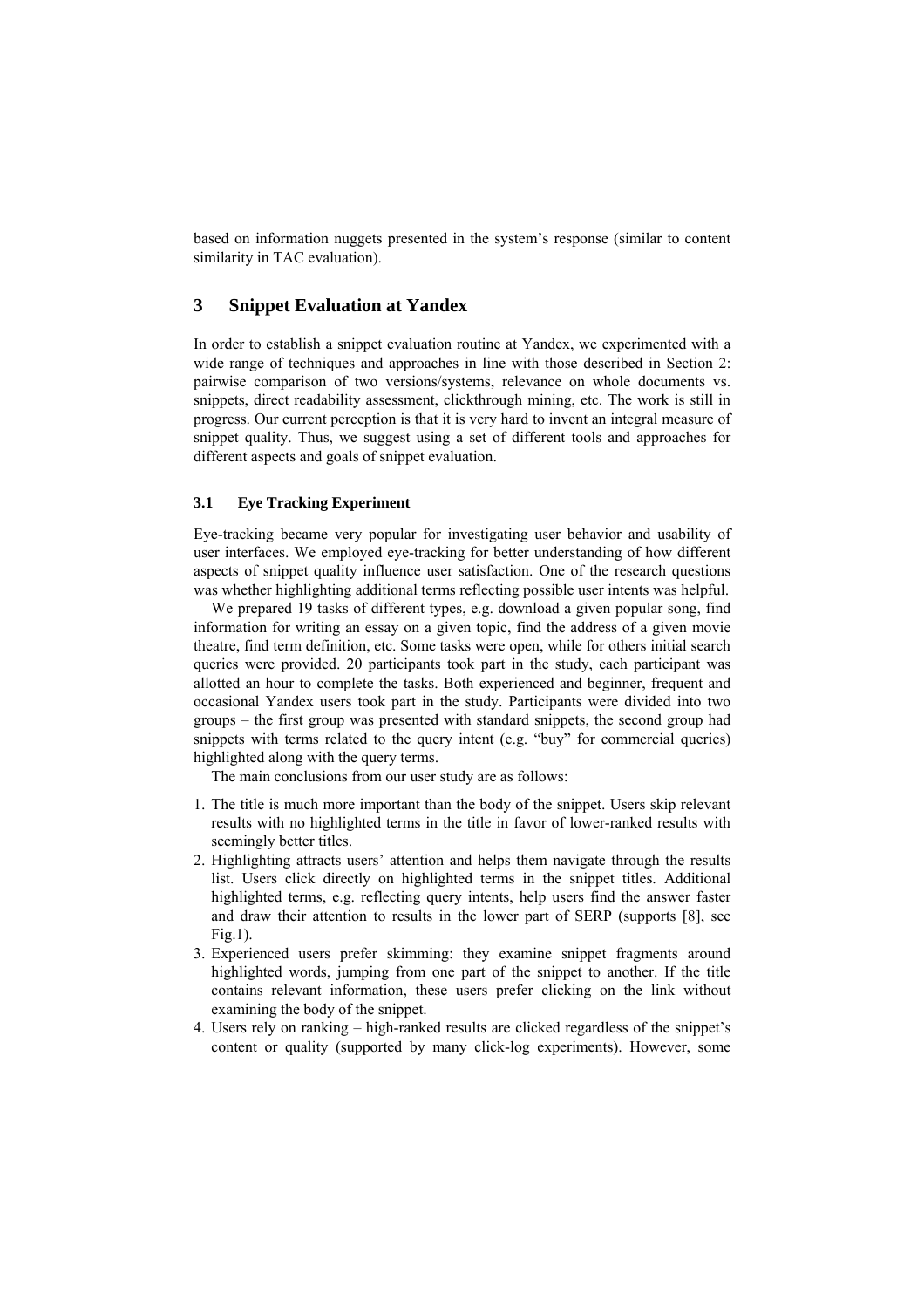users get bored after examining a few results at the top of the result list and scroll down to the lower part.

- 5. Inexperienced users are somewhat "scared to click"; they usually examine a considerable number of results before clicking. Novices examine snippet content more thoroughly before moving on to the next result.
- 6. Users go to the original document, even if the snippet contains a complete answer to their factoid query (supports  $[2]$ ).
- 7. Some users are conservative and shy away from a certain type of snippets, e.g. containing image or video thumbnails.



Fig. 1. Averaged fixation times for two groups (10 participants each) solving the same task: 1) default highlighting – query terms only; 2) query intents ("download", in this case) additionally set off in bold in snippets at positions 7 and 9

#### **3.2 M Manual Assess sment**

Manual assessment performed by trained judges is the basis of traditional evaluation methodology in the field of information retrieval. We performed a sizeable manual assessment within the experiments on machine-learned snippets.

The key features of an ideal snippet are: 1) it conveys sufficient information about the whole document in the context of a query (i.e. users can assess the document's relevance to the query based on a snippet); 2) it is easy to read/understand. These qualities are reflected in the snippet *informativity* and *readability* measures.

During initial experiments we realized that it was hard for an assessor to score a snippets' informativity on an absolute scale. Even if we have absolute scores it is questionable whether these scores are comparable across different queries. A much easier task is to compare and rank different snippet variants for a given querydocument pair.

The interface of the assessment tool is presented in Fig. 2. Assessor is presented with a query and a randomly ordered list of up to 10 snippet variants for the same document produced by different snippet generation algorithms. Query-document pairs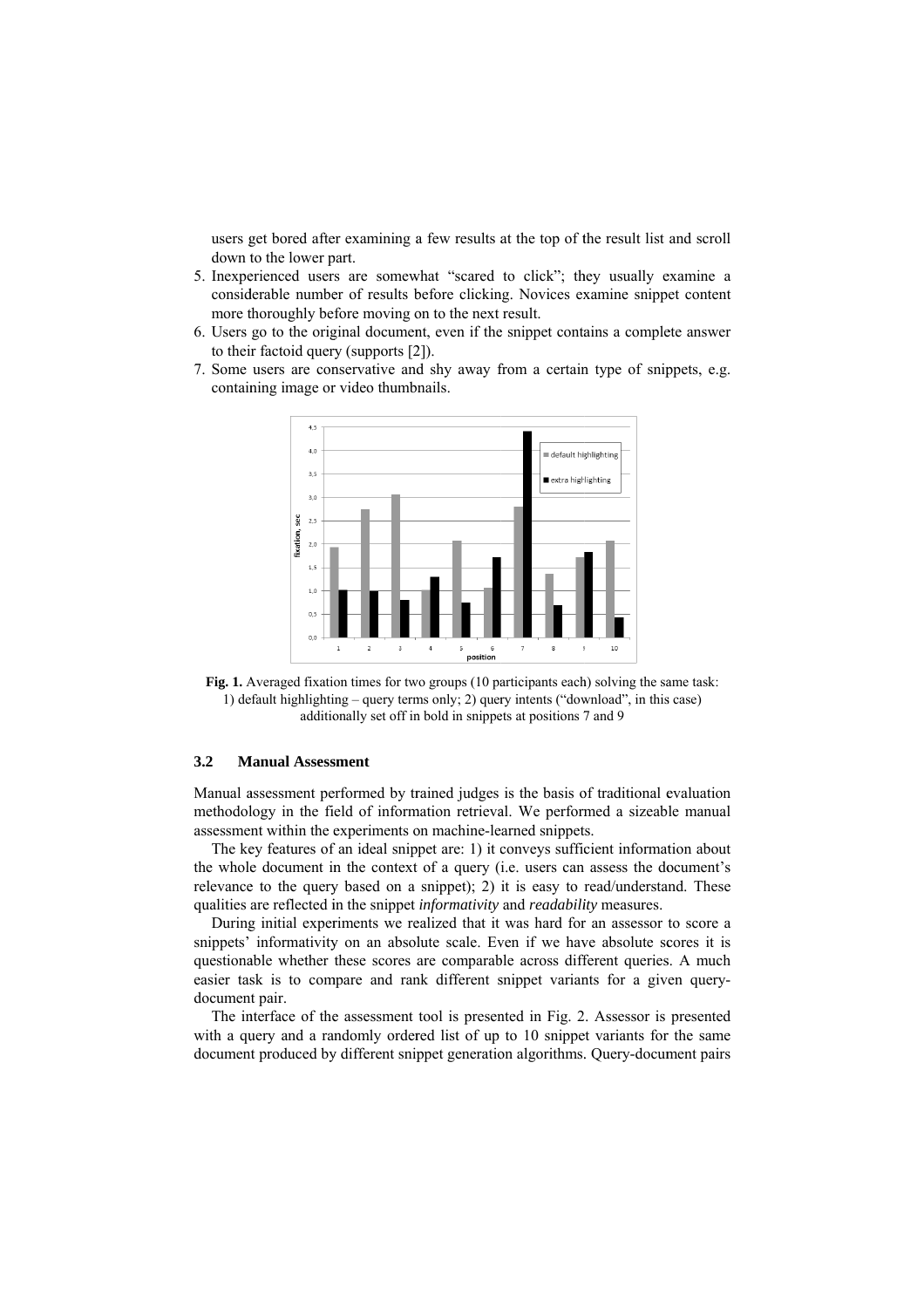were sampled so that their relevance distribution was close to Yandex's results. The task was to move individual snippets up and down and insert "borderlines", thus, creating ranked groups of snippets of an approximately equal quality. Evaluation for informativity and readability was performed independently (different assessors ranked the same task for informativity and for readability). The study was performed in three stages; 11 judges participated in the study. Table 1 describes some statistics of the evaluation process. It is interesting to observe a learning effect in informativity evaluation in terms of speed and quality: average time spent on task decreases, as well as the proportion of tasks with at least two candidates reverse-ordered compared to tasks evaluated by assessors' supervisor. Time spent on readability evaluation does not show this behavior and rather correlates with the average snippet length.



Fig. 2. Tool for relative assessment of different snippet variants for a query-document pair

| Period                                                                           | Query-    | Ave.    | Time spent | Reverse-       | Time spent |
|----------------------------------------------------------------------------------|-----------|---------|------------|----------------|------------|
|                                                                                  | doc pairs | snippet | on inform. | ordered pairs, | on readab. |
|                                                                                  |           | length  | task, sec  | inform., %     | task, sec  |
| Mar 2010                                                                         | 1,200     | 250     | 115        | 29             | 72         |
| Jun 2010                                                                         | 3,200     | 170     | 107        | 26             | 60         |
| Jan 2011                                                                         | 2,000     | 250     | 101        | 24             | 84         |
|                                                                                  |           |         |            |                |            |
| Based on a subset of evaluation results, we calculated Kendall tau-b correlation |           |         |            |                |            |

Table 1. Statistics of manual evaluation experiment

between informativity and readability rankings (Table 2). One can see that the correlation is positive, i.e. snippets tend to be good or bad in both aspects. However, the correlation is low, which implies that we have to consider readability and informativity as complementary snippet features. It is interesting to notice that informativity and readability are less correlated in long queries. For short queries a readable text fragment containing one or two query terms is more likely to contain useful information; for longer queries this dependency becomes more complex.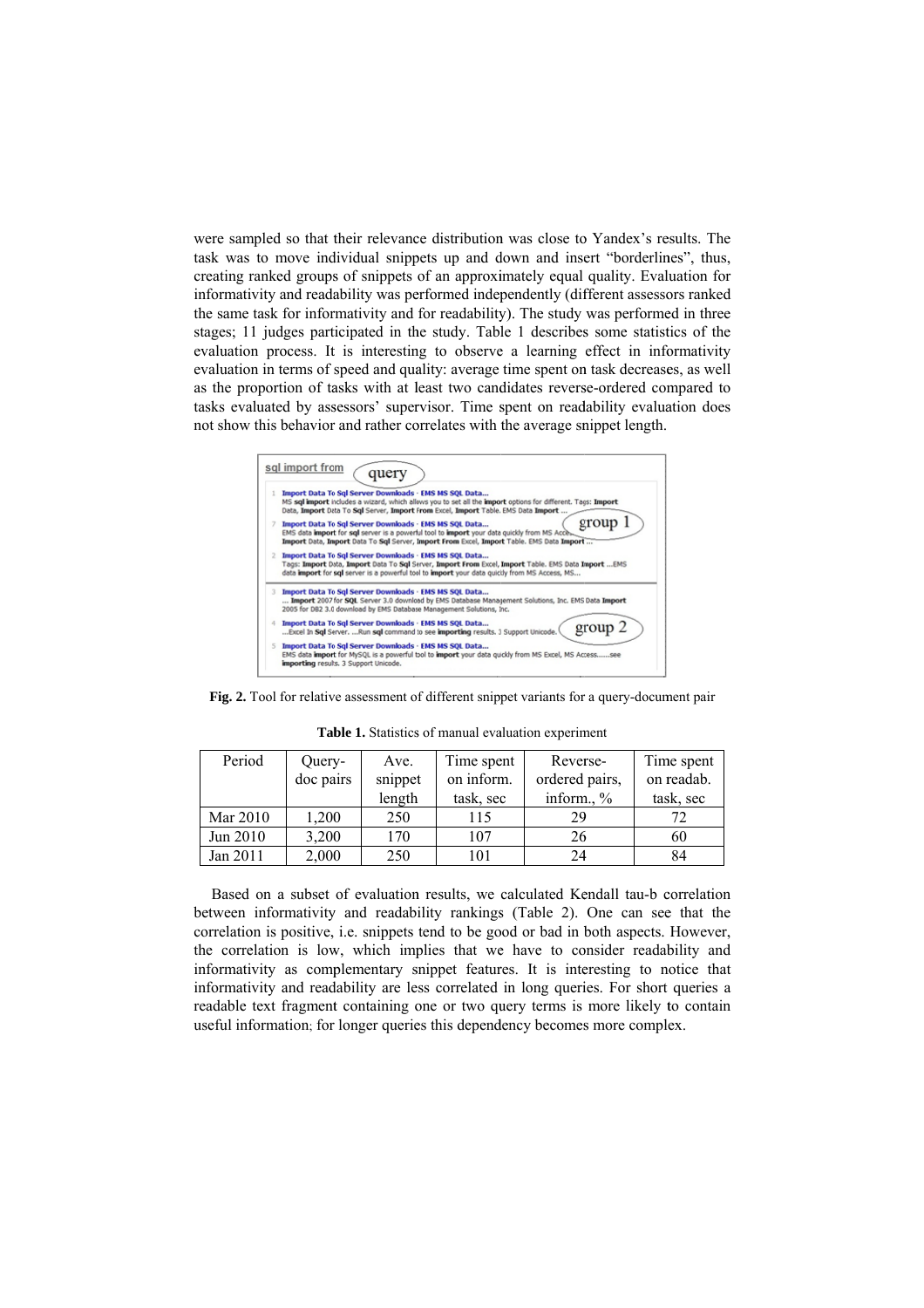It is worth to mention that the same evaluation guidelines (but different interface) were used by assessors performing "blind" side-by-side comparison of snippets on Yandex against competitors.

| Query    | $#$ of query- | $#$ of   |       |
|----------|---------------|----------|-------|
| length   | doc pairs     | snippets |       |
|          | 164           | 1,481    | 0.432 |
|          | 256           | 2,266    | 0.401 |
|          | 273           | 2,466    | 0.374 |
|          | 183           | 1,588    | 0.363 |
| $\geq 5$ | 237           | 2,024    | 0.353 |
| total    | 1,113         | 9,825    | 0.383 |

**Table 2.** Correlation between readability and informativity

### **3.3 Automated Quality Measures**

Manual assessment is very expensive and time-consuming even considering the availability of services like Mechanical Turk. When changing the snippet generation algorithm, we need a simple and fast method to assess the new version. At the moment, we use a range of automated measures that capture some snippet features:

- General number of highlighted terms, proportion of query terms presented in the snippet, proportion of highlighted terms and their variations, such as density and diversity of highlighted terms, number of highlighted terms in title, etc.
- Snippet's 'neatness', which is closely related to its readability. We measure the number of non-readable characters  $(\#, \%, \land, \textcircled{a}, *, \lt, , \gt, \text{etc.})$ , the number of porn words, etc.
- The number of 'empty' snippets (i.e. title-only snippets).

Table 3 presents Kendall tau-b correlation between some automated measures and manual rankings of snippets regarding informativity and readability (calculated on the same data as in Table 2).

| Query  | Informativity vs. |             | Readability vs. |           |
|--------|-------------------|-------------|-----------------|-----------|
| length | proportion        | # of        | proportion of   | $#$ of    |
|        | of query          | highlighted | non-readable    | fragments |
|        | terms             | terms       | chars           |           |
|        | 0.205             | 0.206       | $-0.322$        | $-0.699$  |
| 2      | 0.281             | 0.329       | $-0.304$        | $-0.695$  |
| 3      | 0.302             | 0.403       | $-0.309$        | $-0.671$  |
| 4      | 0.328             | 0.484       | $-0.327$        | $-0.641$  |
| >5     | 0.334             | 0.535       | $-0.323$        | $-0.576$  |
| Total  | 0.274             | 0.424       | $-0.306$        | $-0.657$  |

**Table 3.** Correlation between assessors' rankings and rankings based on automated measures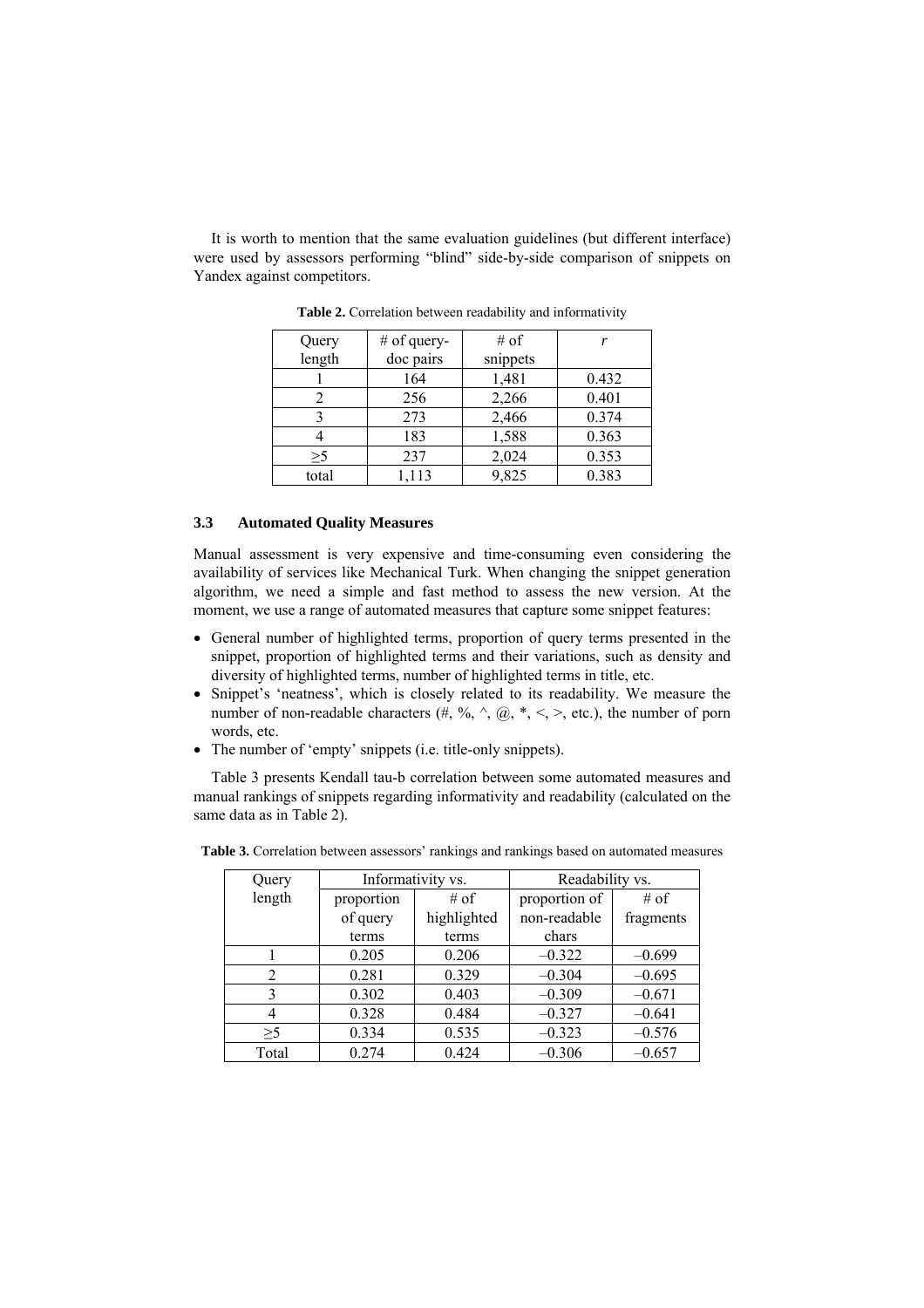As expected, the proportion of query terms presented in a snippet and the number of highlighted terms positively correlated with informativity, whereas the proportion of non-readable characters and the number of fragments from the original document in a snippet negatively correlated with readability. However, the correlation is not strong, except for the number of fragments.

In addition, Table 4 presents some automated measures for two snippet generation algorithms produced during routine development at Yandex. In general, *Alg2* shows a better behavior, the only drawback is a slightly increased number of non-readable characters.

| Measure                                           | Alg1   | $\rm{Alg2}$ |
|---------------------------------------------------|--------|-------------|
| Proportion of query terms in snippets             | 0.762  | 0.774       |
| Proportion of snippets containing all query terms | 0.550  | 0.568       |
| Snippet length in chars                           | 165.76 | 161.59      |
| # of highlighted query terms per snippet          | 3.317  | 3.368       |
| Proportion of non-readable chars                  | 0.020  | 0.022       |
| Average word length                               | 5.901  | 5.870       |

**Table 4.** Automated measures for two snippet generation algorithms (2,000 queries, 17,009 snippets generated by each algorithm)

### **3.4 A/B Testing**

Automatic evaluation of information retrieval systems based on user behavior is an area of active research. Automatic methods promise to make evaluation faster, cheaper, and more representative. However, despite that a plethora of data is available, the crucial problem remains interpreting these data in terms of quality.

We perform automatic evaluation of a new candidate snippet generation algorithm against the production version using A/B testing. A subset of user population is presented with search results with the same ranking but featuring different snippets. In general, we used a subset of metrics described in [16] (session-based metrics, such as *queries per session* or *reformulation rate* are not quite appropriate for snippet evaluation). However, in contrast to ranking evaluation, some metrics receive a different interpretation. For example, an increased CTR of lower positions in case of shorter snippets can indicate a positive change: the user develops a better general comprehension of SERP, whereas in case of ranking evaluation it might mean that good results are lower.

The main purpose of snippets is to help users find relevant documents on the search engine results page and avoid those that are irrelevant. Thus, the first important behavior characteristic is dwell time, i.e. the time the user spends on the web page after clicking the link on the search results page. The higher the proportion of SERP clicks with long dwell times is, the fewer documents with non-representative summaries there are in search results. Also, the less the abandonment rate (i.e. queries with no clicks on results) is, the better annotations the documents on SERP have. In addition, an increase of CTRs for the lower-ranked documents usually suggests that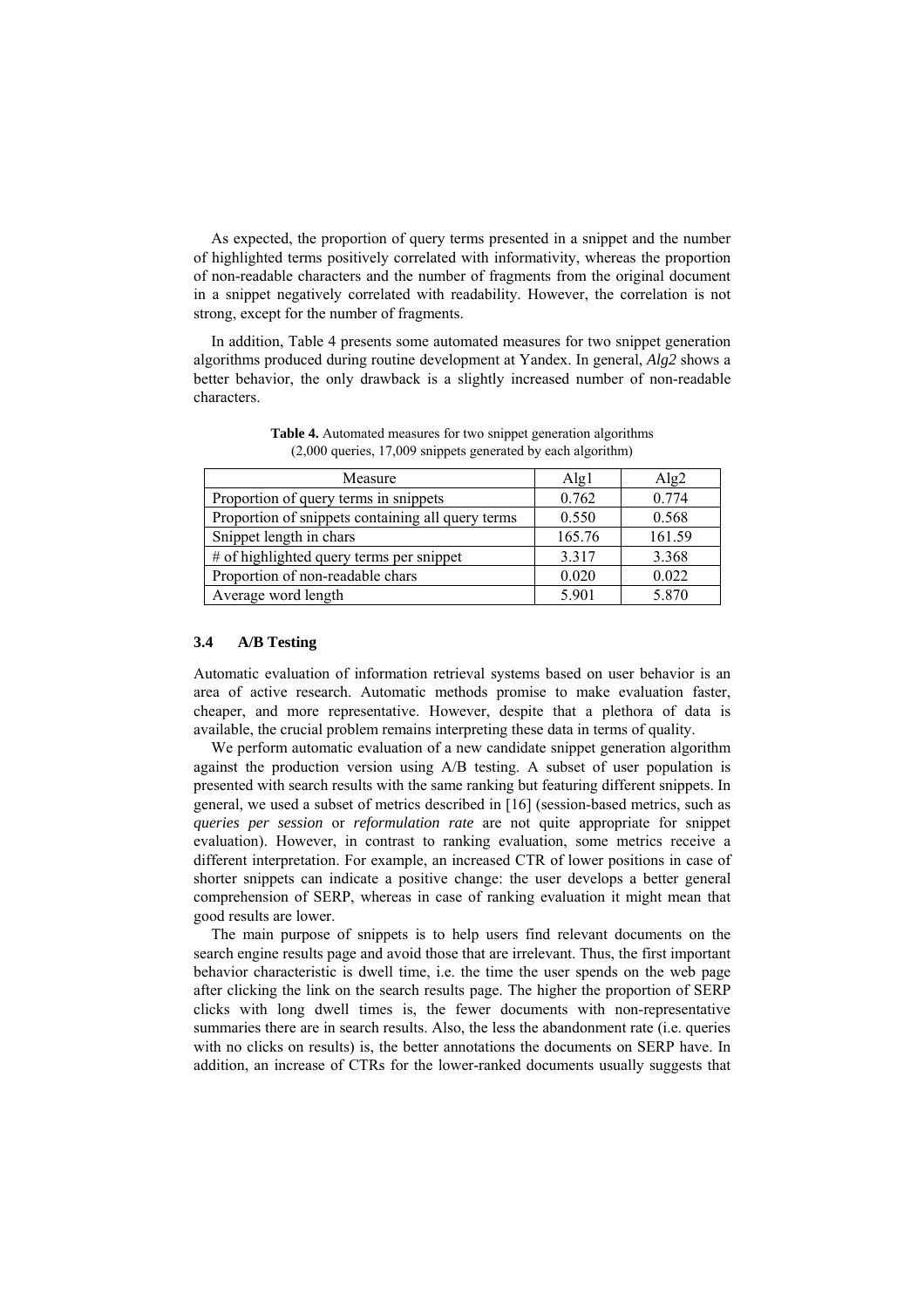the snippets for top-ranked documents get less attention because they are not informative enough (cf. click inversions [3]). But this depends highly on the length of snippets, since the shorter the snippets are, the higher CTRs the lower documents have. In addition to dwell time, we need to take into account the time required to find the answer to the user's query. For example, the time it takes to make the first click is a very useful measure, which correlates with the time it takes to find the answer.

| Measure                         | Alg1    | $\rm{Alg2}$         |
|---------------------------------|---------|---------------------|
| Abandoned queries, %            | 38.270  | 38.220 $(-0.13\%)*$ |
| Click inversions, %             | 6.8017  | $6.8212 (+0.29\%)*$ |
| Long dwell times rate, $\%$     | 72.5897 | 72.6088 (+0.026%)   |
| Time to first click, sec        | 11.5274 | $11.5245(-0.02\%)$  |
| $1st$ position CTR              | 0.3786  | $0.3790 (+0.10\%)*$ |
| $2nd$ position CTR              | 0.1631  | $0.1630(-0.03\%)$   |
| Q <sup>th</sup><br>position CTR | 0.0355  | $0.0357 (+0.42\%)*$ |
| $10th$ position CTR             | 0.0358  | $0.0360 (+0.27\%)*$ |

**Table 5.** A/B testing results for two snippet generation algorithms (\*statistically significant at the 0.01 confidence level)

**Table 6.** A/B testing results for snippets with extra highlighting of possible user intents (\*statistically significant at the 0.01 confidence level)

| Measure                  | Default highlighting | Extra highlighting   |  |
|--------------------------|----------------------|----------------------|--|
| Abandoned queries, %     | 40.0031              | 39.9052 (-0.25%)*    |  |
| Click inversions, %      | 6.4506               | $6.4818 (+0.48\%)*$  |  |
| Long dwell times rate, % | 73.8379              | 73.7960 (-0.06%)     |  |
| Time to first click, sec | 11.6832              | $11.6638 (-0.17\%)*$ |  |
| $1st$ position CTR       | 0.3132               | $0.3138 (+0.19\%)*$  |  |
| $2th$ position CTR       | 0.1639               | $0.1645 (+0.33\%)*$  |  |
| $9th$ position CTR       | 0.0343               | $0.0347 (+1.11\%)*$  |  |
| $10th$ position CTR      | 0.0422               | $0.0424 (+0.45\%)*$  |  |

Table 5 presents user behavior metrics for two different snippet generation algorithms (the same as in the previous section). *Alg2* snippets were shown to 12.5% of users during two weeks (May 10–24, 2011). Since snippets generated by *Alg2* contained more query terms and were slightly shorter, we could observe increased CTRs, especially for lower positions. Due to this fact, click inversion rate increased (more attention to lower positions resulted in more click inversions). More highlighting resulted in a lower number of abandoned queries. Proportion of long (>30 sec) dwell times for *Alg2* was approximately the same as for *Alg1*. This might mean that *Alg2* generated more attractive snippets for both relevant and non-relevant documents. Since the total number of clicks on the links to relevant documents increased, we could conclude that *Alg2* generated better snippets than *Alg1*.

Table 6 shows the results of another experiment for snippet generation algorithms that differ only in the way they highlighted terms. The experiment was performed on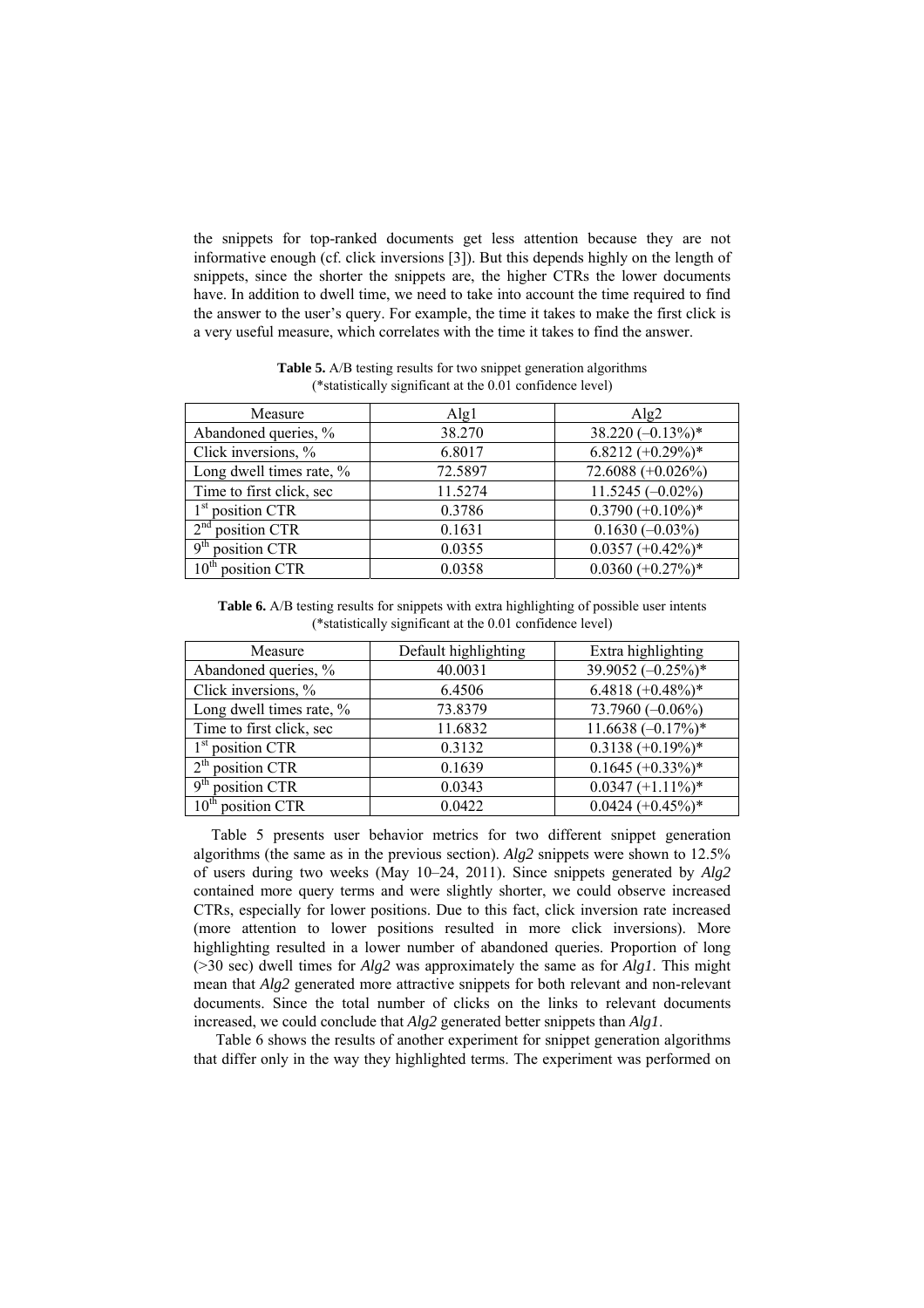50% of users for two weeks. Clickthrough mining supported the results of the eyetracking experiment; it showed that increased attractiveness of snippets resulted in higher CTRs and shorter times to first click.

# **4 Conclusions and Future Research**

Based on our experiments we can conclude that the complex and diverse task of snippet evaluation is best solved with a range of different methods – user studies, automated measures, manual evaluation, and clicktrough mining.

Thus, we use eye-tracking when introducing changes in general SERP layout or snippet representation: snippet length, snippets enriched by video and image thumbnails, QuickLinks, and links to maps, customized snippets for recipes, hotels, forums, and products, extra highlighting, URL representation, etc.

Manual evaluation is employed for machine-learned snippet generation and comparison with competitors. We use relative quality assessments for two aspects of snippets – informativity and readability. The main drawback of the approach is that judgments cannot be re-used. However, approaches that allowed for re-using of data – e.g. ideal snippets extracted by humans – are much more costly and time-consuming and presumably show less inter-annotator agreement.

Automatic measures are suitable for fast, albeit rough, evaluation of snippet generation algorithms. We use them as regression tests for newly developed algorithms. Moreover, we plan to implement automated measures based on manual readability evaluation results (in a way similar to [11]).

A/B testing is the final step in shipping snippet generation algorithm to production.

We now plan to address the problem of building an integral snippet evaluation metrics and automation of snippet metrics based on available manual assessment results and click data analysis. In addition, we plan to conduct a manual assessment of information nuggets presented in snippets for factoid queries (analogously to DUC/TAC/1CLICK approach).

# **5 References**

- 1. 1CLICK@NTCIR-9, http://research.microsoft.com/en-us/people/tesakai/1click.aspx
- 2. Alonso, O., Baeza-Yates, R., Gertz, M.: Effectiveness of Temporal Snippets. In: WSSP Workshop at the World Wide Web Conference—WWW'09 (2009)
- 3. Clarke, Ch., Agichtein, E., S. Dumais, White, R. W.: The Influence of Caption Features on Clickthrough Patterns in Web Search. In: SIGIR2007 (2007)
- 4. Cutrell, E., Guan, Zh.; What Are You Looking For? An Eye-tracking Study of Information Usage in Web Search. In: CHI'07 (2007)
- 5. HARD, High Accuracy Retrieval from Documents. TREC 2003 track guidelines, http://ciir.cs.umass.edu/research/hard/guidelines2003.html
- 6. Hovy, E., Lin, Ch.-Y., Zhou, L.: Evaluating DUC 2005 Using Basic Elements. In: Fifth Document Understanding Conference (DUC), Vancouver, Canada (2005)
- 7. INEX 2011 Snippet Retrieval Track, https://inex.mmci.uni-saarland.de/tracks/snippet/